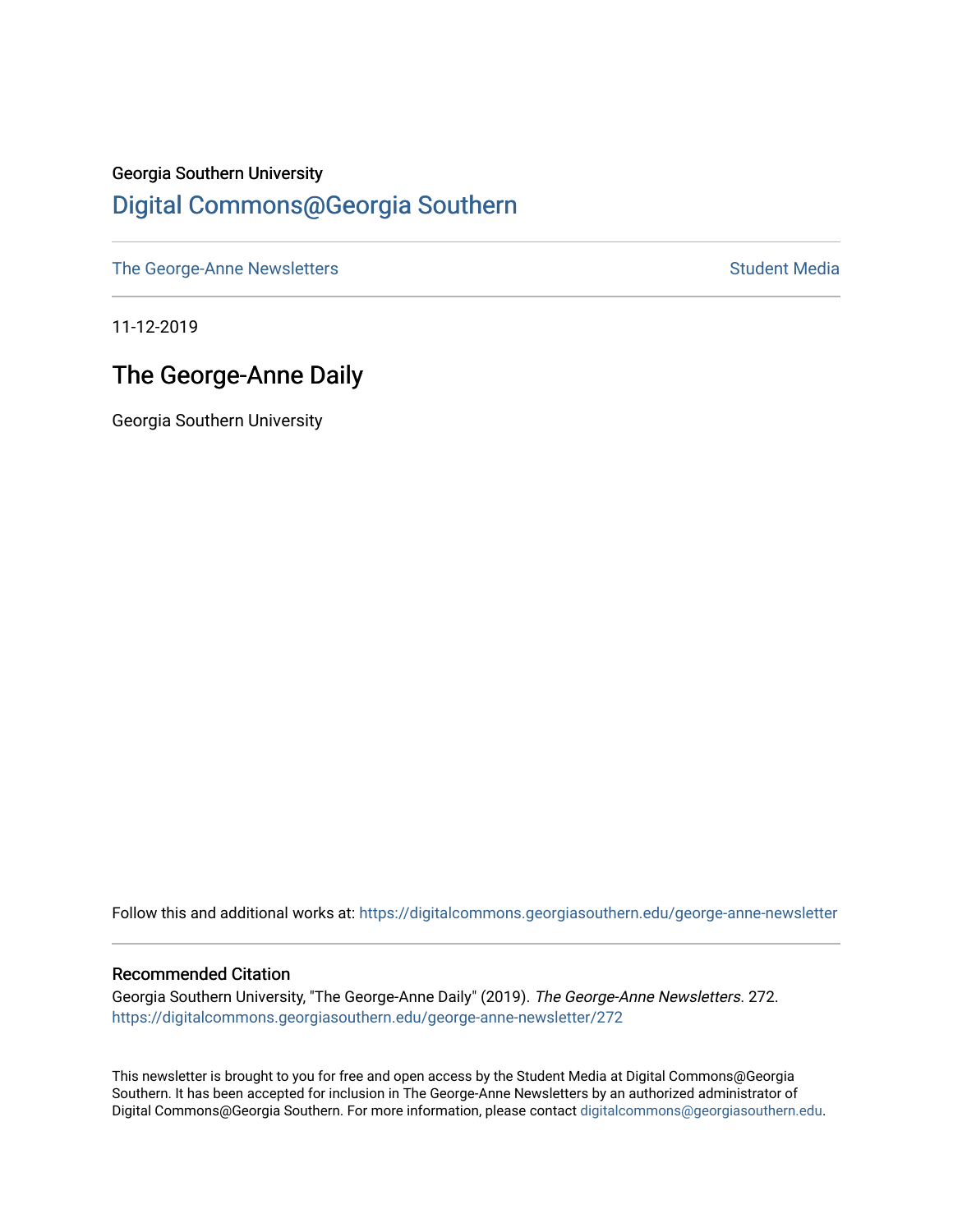# THE GEORGE-ANNE DAILY  $\mathbf{f}$   $\mathbf{O}$   $\mathbf{O}$

## **Top stories from November 12, 2019**

Welcome back Eagle Nation and welcome to The G-A Daily newsletter! Thank you for your present and future readership! Be sure to keep up with us through our social media links above.

## **[Understanding, practicing and](http://r20.rs6.net/tn.jsp?f=00142XM8oaBeco68R44SKoCix88nz3clF2Bhg99CGVSDf_2b9GI1hPCFkaSybZelJeT5HB_HH59NacUP81wd2VoML0CdfDbfumo0OKzrAORb_2y8DJr_RECiPZlIehYBIZGmwI4Qz65Abkwu1R_u7CgUM9-XDOkFi7oB8ukuCkEnH8MOLk-0k6ZdWiO-SYlNeE0ygighiKx2AiJQWzi4cipETbe0-SgU6CZ&c=0JnxLkvhIkqdNPxzaQlq0AuIqZ_ecOEFkODMGLMNJyMxUMTsdt7zHA==&ch=3p6ybOoa1BZqUBeLasUvRDOYFbIEt8pE1akKqsR2H_dwBGnSj5Ja0A==) integrating Japanese culture man goals of Georgia Southern's Japanese club**

The Japanese club at Georgia Southern helps students understand, practice and integrate Japanese culture into their lives.

### **[Eagles fly past Reinhardt in 54](http://r20.rs6.net/tn.jsp?f=00142XM8oaBeco68R44SKoCix88nz3clF2Bhg99CGVSDf_2b9GI1hPCFkaSybZelJeTLFmjGIgZbIf4fT8-FX_HJ4RNkX6YdSp_R5cduXwZZsjshaupxoJlOgE4sa5rBMnD1gdtukQzeItfb5Jtuc4JYC4nBuT4-m7zX4HdgNBanw0DKW3rFpTlQp6GN5tySYMEFg3SHdeCqbsOteMPtiAShDuUpzIS_cmQ5bt8-m54_AE=&c=0JnxLkvhIkqdNPxzaQlq0AuIqZ_ecOEFkODMGLMNJyMxUMTsdt7zHA==&ch=3p6ybOoa1BZqUBeLasUvRDOYFbIEt8pE1akKqsR2H_dwBGnSj5Ja0A==) point victory**

Calvin Wishart knocked down six 3 pointers and scored a career-high 23 points as Georgia Southern beat Reinhardt 109-55 in the Eagles home opener Friday night.

## **[How to Get the Most Out of](http://r20.rs6.net/tn.jsp?f=00142XM8oaBeco68R44SKoCix88nz3clF2Bhg99CGVSDf_2b9GI1hPCFkaSybZelJeTLQlLJ5VpyUXg7ZtI4zkkn-5IelyH1lqHz7Tyln9a-ivgoT07R4lzqExNKAGlrUskvOTSfFkusTerxHI0CJsE7Fyzp3gHQgHfojm3gdK9fOzySD0NVkJV0hUimU_r5Lp5cm6V9250I5k4wVv0nN2MNw==&c=0JnxLkvhIkqdNPxzaQlq0AuIqZ_ecOEFkODMGLMNJyMxUMTsdt7zHA==&ch=3p6ybOoa1BZqUBeLasUvRDOYFbIEt8pE1akKqsR2H_dwBGnSj5Ja0A==) Your Game Day at GS**

Football in Statesboro, GA is a major part of the culture. Saturdays are dedicated to football in Paulson Stadium and nothing else, and with football season in full swing, it's a